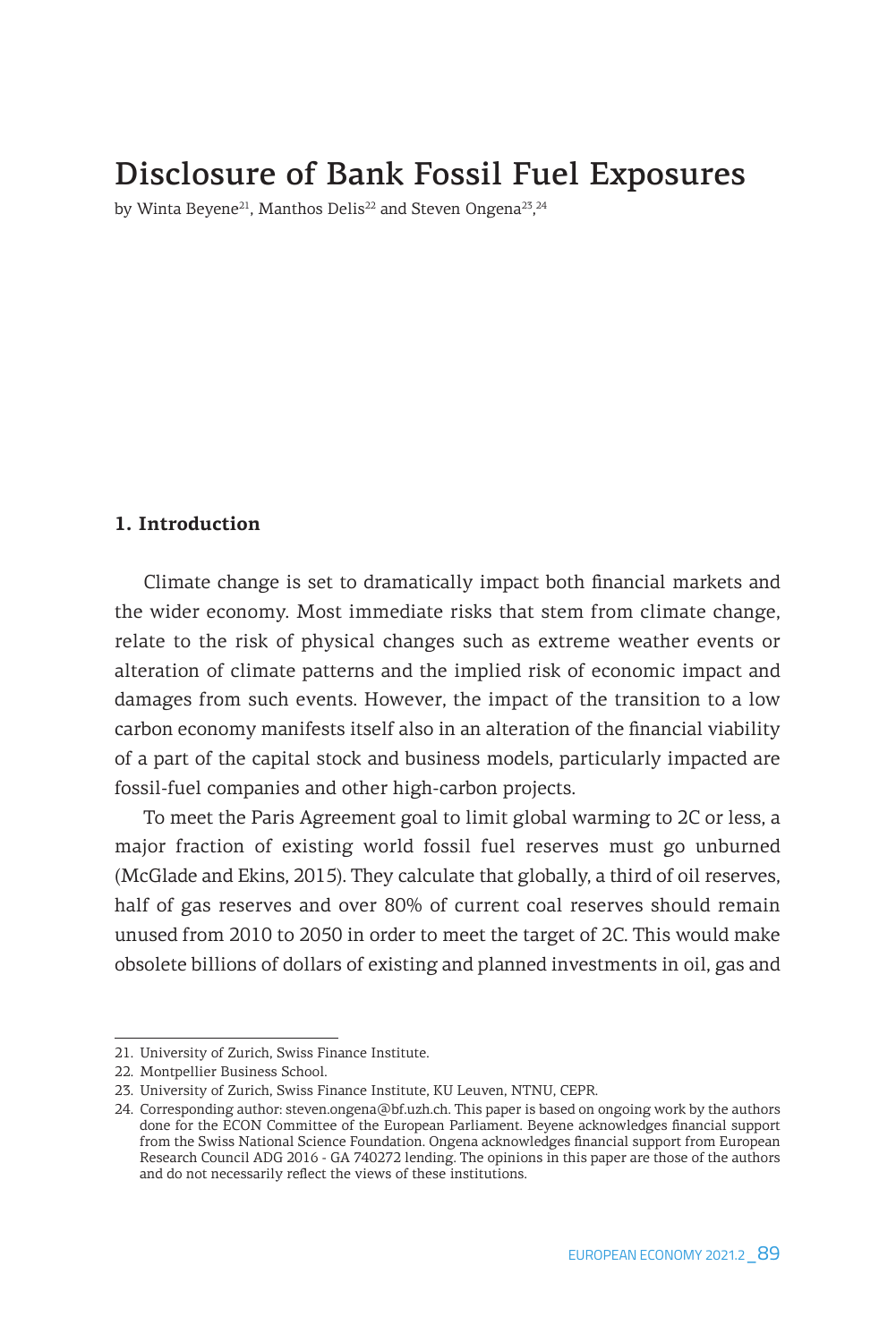coal as these resources are stranded (Carbon Tracker Initiative, 2017). "Stranded assets" are assets at risk of becoming obsolete from unanticipated or premature write-offs, downward revaluation or being converted to liabilities due to regulatory or environmental changes. Ongoing policy initiatives to move to cleaner technology in the near future and increasing climate change awareness accelerate the process in which firms with fossil fuel reserves will lose economic value.

In this context, fossil fuel stranded assets - e.g., coal mines, oilfields, and gas reserves - are a cause of financial stability concern. As the world moves towards a target of net zero carbon emissions, energy companies may see that large parts of their oil, gas and coal reserves will never be extracted and hence loose value. The more ambitious the timeline to move towards net zero carbon emissions, the less fossil fuels will be extracted.

Many financial institutions have warned that an abrupt and coordinated increase in carbon prices could cause a major shock to fossil fuel valuation, with the potential for systemic risk. A carbon bubble is a hypothesized bubble in the valuation of firms that heavily depend on fossil fuels as inputs in their production processes, such as those active in the oil, gas, and coal industry (Delis, de Greiff, Iosifidi, and Ongena, 2021; Atanasova and Schwartz, 2019). Yet Beyene, De Greiff, Delis, and Ongena (2021) show that banks continue to provide financing to fossil fuel firms that the bond market would not finance as long as they do not price the risk of stranded assets. Hence stranded assets risks may have shifted to large banks.

Paramount in this whole setting is the possible lack of information on both firm and bank exposures to the risk that fossil fuel reserves may become stranded. Hence therefor in this paper we review the information sources and disclosure regime of firm and bank fossil fuel exposures.

### **2. Information Sources on banks' fossil fuel exposure**

### *2.1. Disclosure of Fossil Fuel Exposure and Main Challenges*

It is widely acknowledged that the disclosure of climate risks is an important driver in curbing global greenhouse gas emissions and achieving the goals of the 2015 Paris Agreement. High-quality information on firms'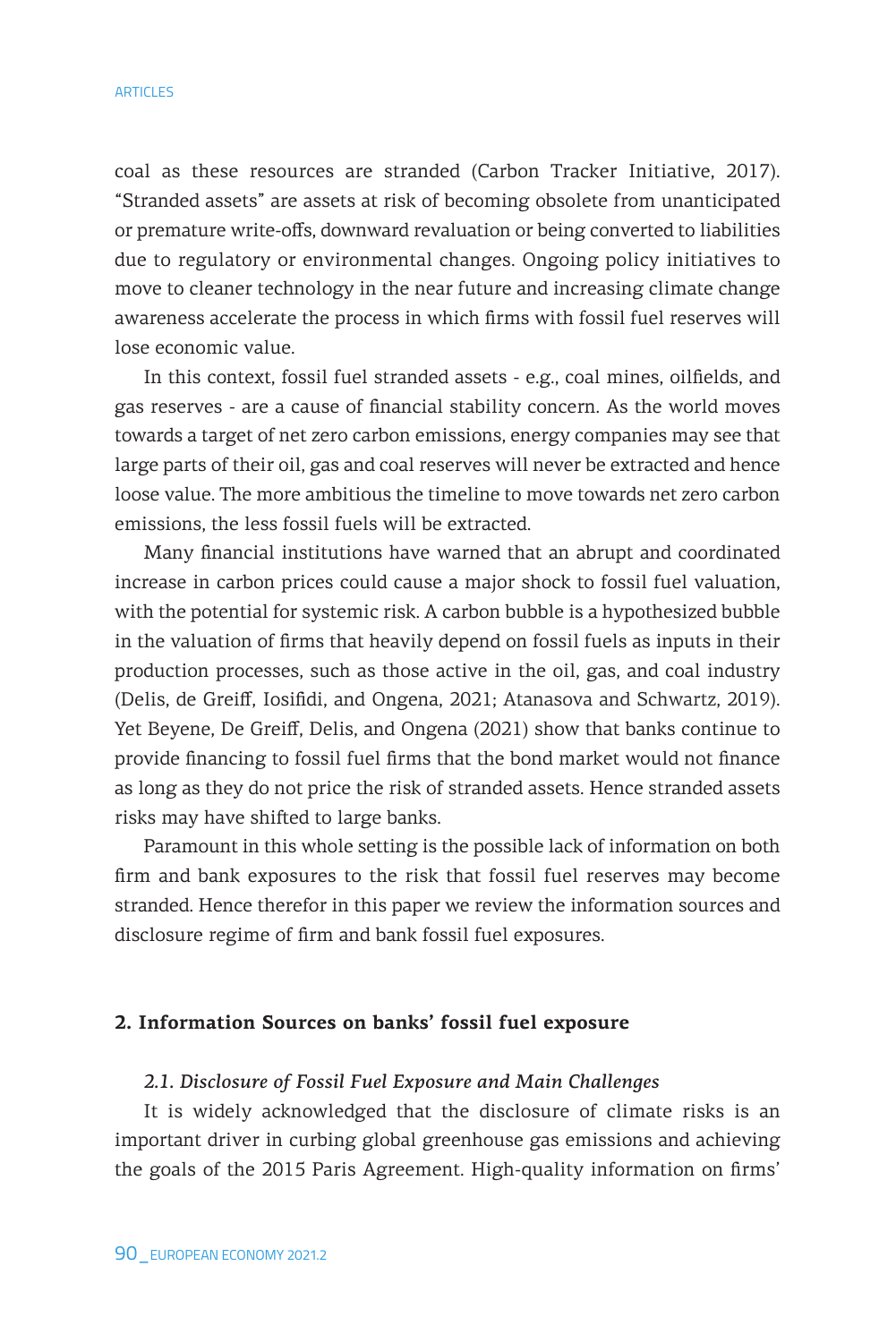climate risk exposures is critical for informed investment decisions as well as the appropriate pricing and management of these risks (Daniel, Litterman, and Wagner, 2016; Krueger, Sautner, and Starks, 2020). There is considerable evidence that investors value and demand climate risk disclosures and that the environmental, social, and governance performance of firms is strongly influenced by disclosure (Ilhan, Krueger, Sautner, and Starks, 2021). Moreover, with climate change increasingly considered to be a danger to the financial system, regulators across the globe have become concerned with the need for sound and consistent climate-related disclosure to protect financial stability (Financial Stability Board, 2021).

This growing demand for reliable information on transition risks led in recent years to the establishment of several climate change-related disclosure initiatives such as the Task Force on Climate-related Financial Disclosures (TCFD) or the CDP Financial Services Questionnaire. These voluntary initiatives generally aim to provide consistent climate-related financial risk disclosures to stakeholders. Regulatory efforts encourage climate-risk disclosures as well, some of them directly addressing financial institutions. For example, the UK is to enforce mandatory TCFD reporting from April 2022 on for large companies. Other jurisdictions that have already undertaken steps as well towards government-mandated disclosure for financial institutions are France, New Zealand, and Switzerland (Financial Stability Board, 2021; Mésonnier and Nguyen, 2021). Further, central banks and monetary authorities have been intensifying quantitative work aimed at capturing climate-related risks to financial stability (Basel Committee on Banking Supervision, 2021).

Challenges related to lack of data and assessment methods complicate accurate monitoring and mapping of the financial system exposures stranded assets risks. From a general public, as well as regulatory, perspective, quantifying financial institutions' fossil fuel exposure is limited by a lack of publicly usable data. Stranded asset risks are almost invisible in corporate reports of financial institutions. The current sustainability reporting commonly focuses on greenhouse gas emissions and largely does not dictate any metrics that need to be reported with respect to the exposure to fossil fuel reserves and the fossil fuel sector. In principle, financial institutions themselves generate little or no greenhouse gas emissions in their day-to-day business, however, end-user scope 3 emissions from financing provided to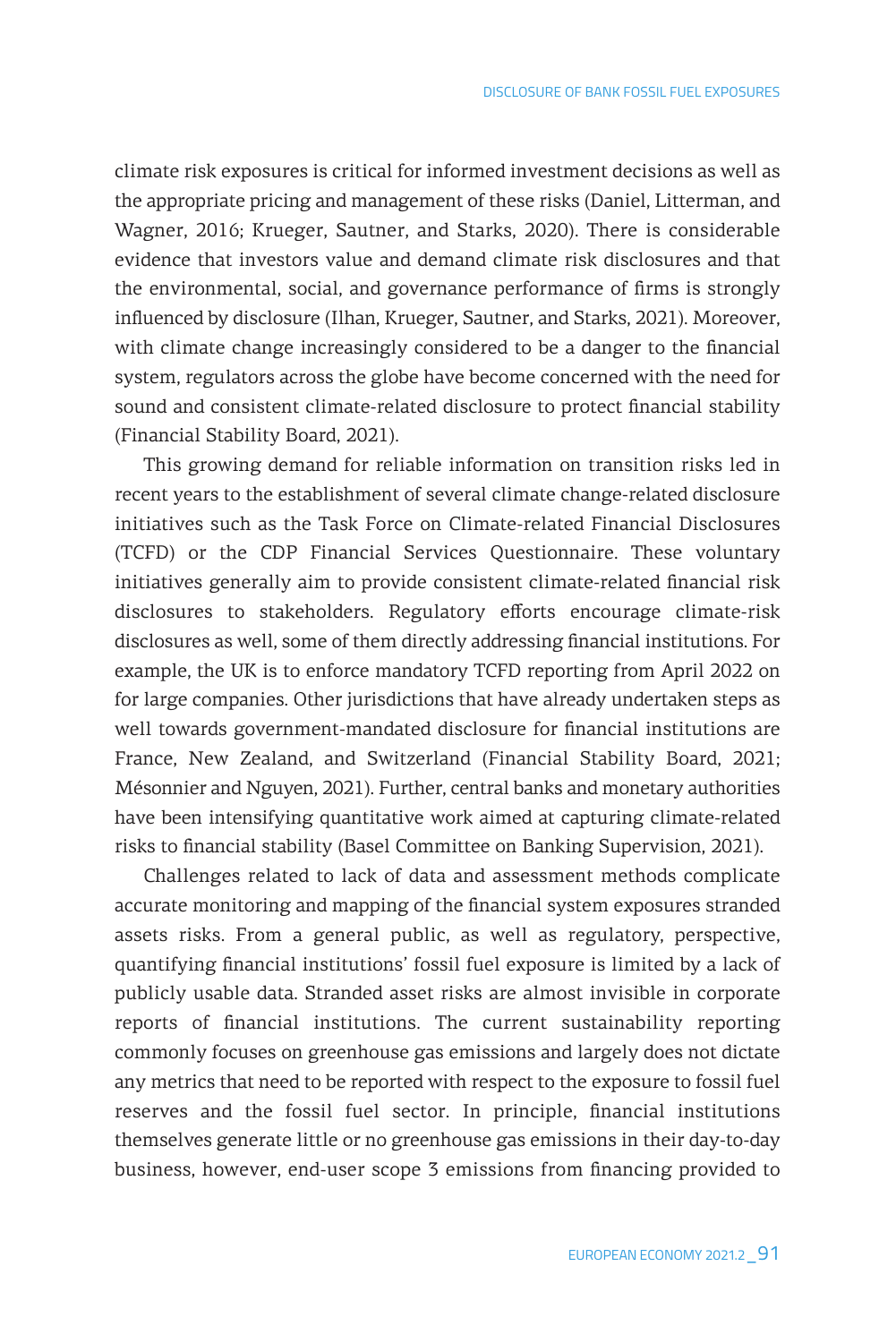fossil fuel firms provide needed insights into the impact of the financed fossil fuel procurements. Particularly, a focus on scope 3 emissions reporting by financial institutions with regard to the fossil fuel sector is material in the context of assessing risk given that much of the global stock of carbon emissions can be traced to a small number of upstream fossil fuel firms (Ilhan, Sautner, and Vilkov, 2021).

To assess the underlying fossil fuel exposure on a transaction level for banks that lend to, insurers that underwrite, and asset managers that invest in fossil fuel businesses, relevant information includes the greenhouse gas emissions profile, type, location, expected lifetime, and cost of production of the underlying fossil fuel asset (Fulton and Weber, 2015). This data required to link financing to stranded assets risks are often not readily available and financial institutions may need to collect data from fossil fuel firms public information or client questionnaires in order to be able to assess these risks.

Mapping fossil fuel exposure to stranded assets risk is a complex task. A proxy metric for the risk of stranded assets based on underlying fossil fuel reserves needs to consider current and future public policies, potential technology changes, and customer sentiment. Most importantly, financial institutions' level of risk will depend on the regulatory and policy settings in a range of different jurisdictions. These assessment difficulties may exacerbate stranded assets risk and require particular guidance on how risk disclosure should be approached in this context. In any case, to achieve an assessment of stranded assets risk, the importance of effective disclosure from and monitoring of fossil fuel firms is immediate. Actual or expected changes in policy, technology, or the threat of litigation could prompt a rapid reassessment of the value of a large range of assets as changing costs and opportunities become apparent (Zenghelis and Stern, 2016). Overall, there is still not sufficient disclosure on unburnable carbon by the fossil fuel sector (Griffin and Myers Jaffe, 2018). For this reason, it appears that banks compared to other financiers are better suited to effectively assess stranded assets risks associated with debt or an investment portfolio. Nevertheless, Beyene et al. (2021) present evidence that banks in the syndicated loan market price the risk that assets held by fossil fuel firms strand less than the bond market.

Metrics for stranded assets, carbon footprint, or carbon intensity allow to better understand potential risks on a portfolio or firm level. Dedicated climate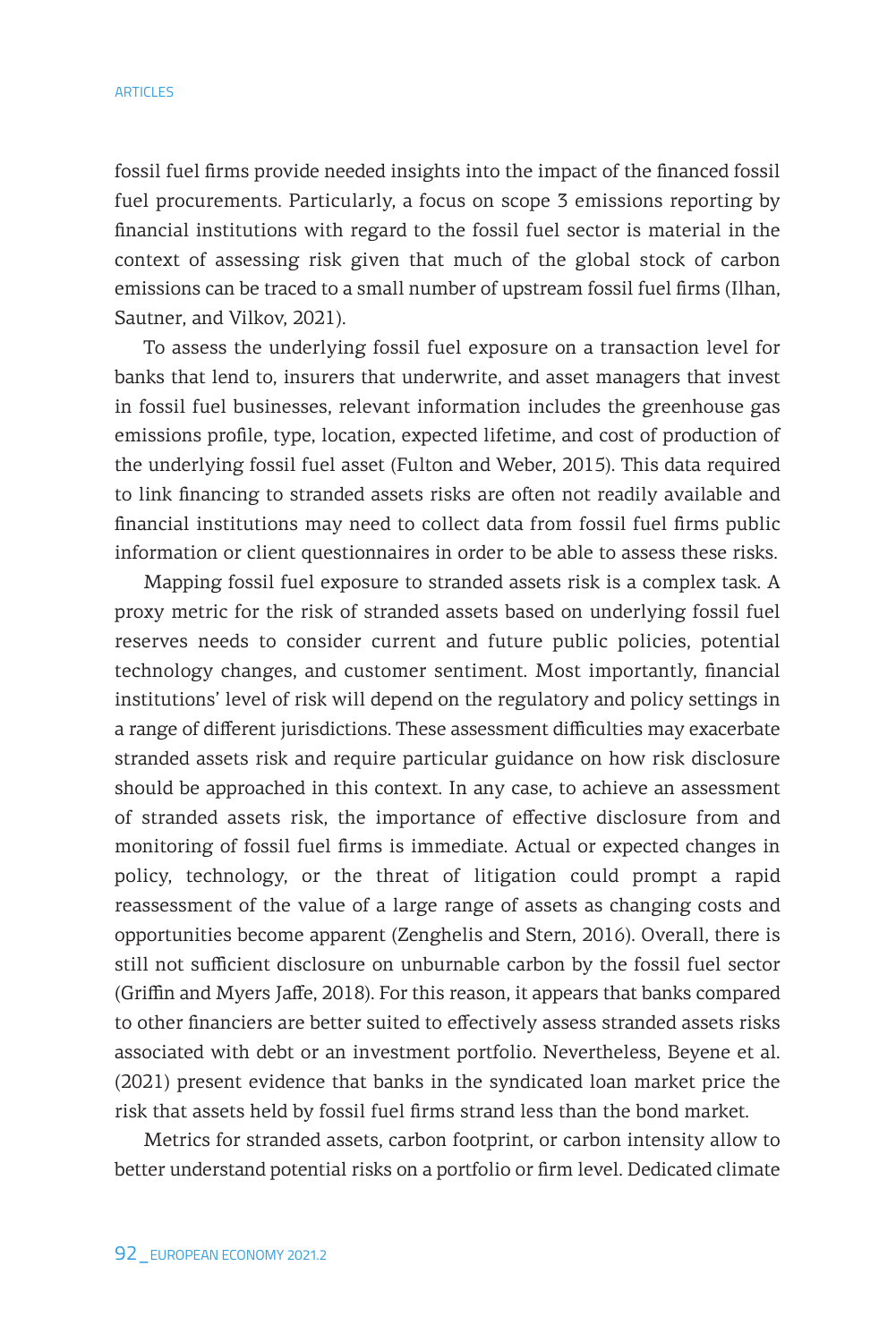stress tests may be applied to evaluate the impacts of plausible environmental scenarios on, portfolios, institutions, and even financial markets as a whole. Such stress tests would also contribute to the safety and soundness of the financial system as the outcome may ultimately inform supervisory actions. For example, the European Central Bank is running an economy-wide climate stress test, which has been developed to assess the resilience of non-financial corporates (NFCs) and euro area banks to climate risks, under various assumptions in terms of future climate policies (Alogoskoufis, Dunz, Emambakhsh, Hennig, Kaijser, Kouratzoglou, Muñoz, Parisi, and Salleo, 2021). However, climate-stress testing methods that look at the exposure of investors require data that are often absent or of too low a resolution, and hard to access for researchers outside financial regulatory bodies.

In the following subchapters, we provide an overview of what sources of information are available to gauge the exposure of banks and, if possible, that of other financial institutions towards fossil fuel companies, and to what extent can that information be extracted from sources of mandatory disclosure.

### *2.2. Climate-Related Financial Disclosures*

## *2.2.1. Voluntary Climate Action Initiatives and Fossil Fuel Exposure Disclosure Commitments*

The most prominent example of a climate change-related disclosure initiative is the Task Force for Climate-related Financial Disclosure (TCFD), a global initiative that has been first implemented by the G20's Financial Stability Board in 2015. A key element of the Task Force's mission was the development of climate-related disclosures that "would enable stakeholders to understand better the concentrations of carbon-related assets in the financial sector and the financial system's exposures to climate-related risks" (Financial Stability Board (2015)).

In 2017, the TCFD released for the first time its framework with a set of comprehensive recommendations and guidance on climate-related financial disclosures applicable to organizations across sectors and jurisdictions (Task Force on Climate-related Financial Disclosures, 2017; Task Force on Climaterelated Financial Disclosures, 2020).

The Framework includes detailed recommendations on governance, strategy, risk management, and metrics and targets. In addition, the TCFD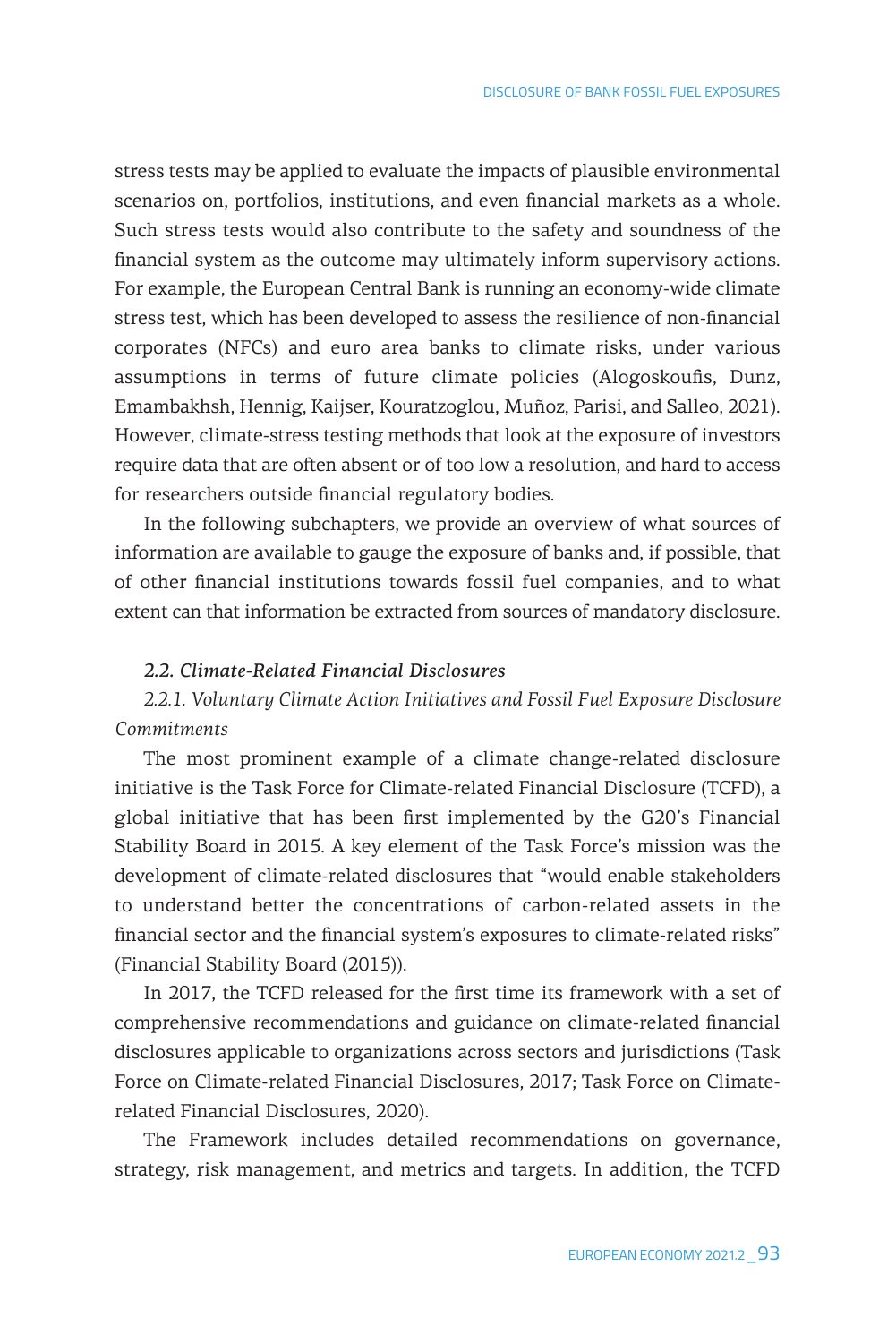offered supplemental guidance for the financial as well as certain other sectors. With regards to disclosures on carbon-risk-related metrics; financial institutions are asked to report on more than just greenhouse gas emissions. Task Force recommends asset owners and asset managers to report a weighted average carbon intensity metric, although some asset managers effectively may be able to report weighted average carbon intensity for only a portion of the assets they manage given data availability and methodological issues. The same holds for insurance companies' investment activities. Banks should provide the metrics used to assess the impact of (transition and physical) climate-related risks on their lending and other financial intermediary business activities in the short, medium, and long term and should also provide the amount and percentage of carbon-related assets relative to total assets as well as the amount of lending and other financing connected with climate-related opportunities (Task Force on Climate-related Financial Disclosures, 2017).

Today, the TCFD framework has somewhat become a global standard, having gained traction among public companies - over 2,300 non-financial and financial organizations officially support the TCFD. Moreover, governments have started to build on the TCFD to implement mandatory disclosure requirements. Recently, New Zealand, the United Kingdom, and Switzerland announced that TCFD reporting would become mandatory in their jurisdictions.

Bingler, Kraus, and Leippold (2021) explore whether voluntary reporting within the framework of the TCFD had a significant impact on disclosures of TCFD-supporting companies, or if it needs to be made mandatory. They come to the conclusion that firm's announcing TCFD support does not lead to an increase in disclosures as firms cherry-pick to report primarily non-material climate risk information, disclosures on strategy and metrics and targets are generally lower. It has become increasingly clear that the voluntary sustainable-finance mandates backed by financial intermediaries need to be significantly more stringent than they are today.

CDP (formerly the Carbon Disclosure Project) is a UK-based organization that polls investor-requested companies worldwide each year about their carbon footprint, climate risks, and climate protection strategies. Over 300 financial institutions have been already reporting to CDP as of 2021. Key takeaways from the 2020 CDP questionnaires for the finance industry are that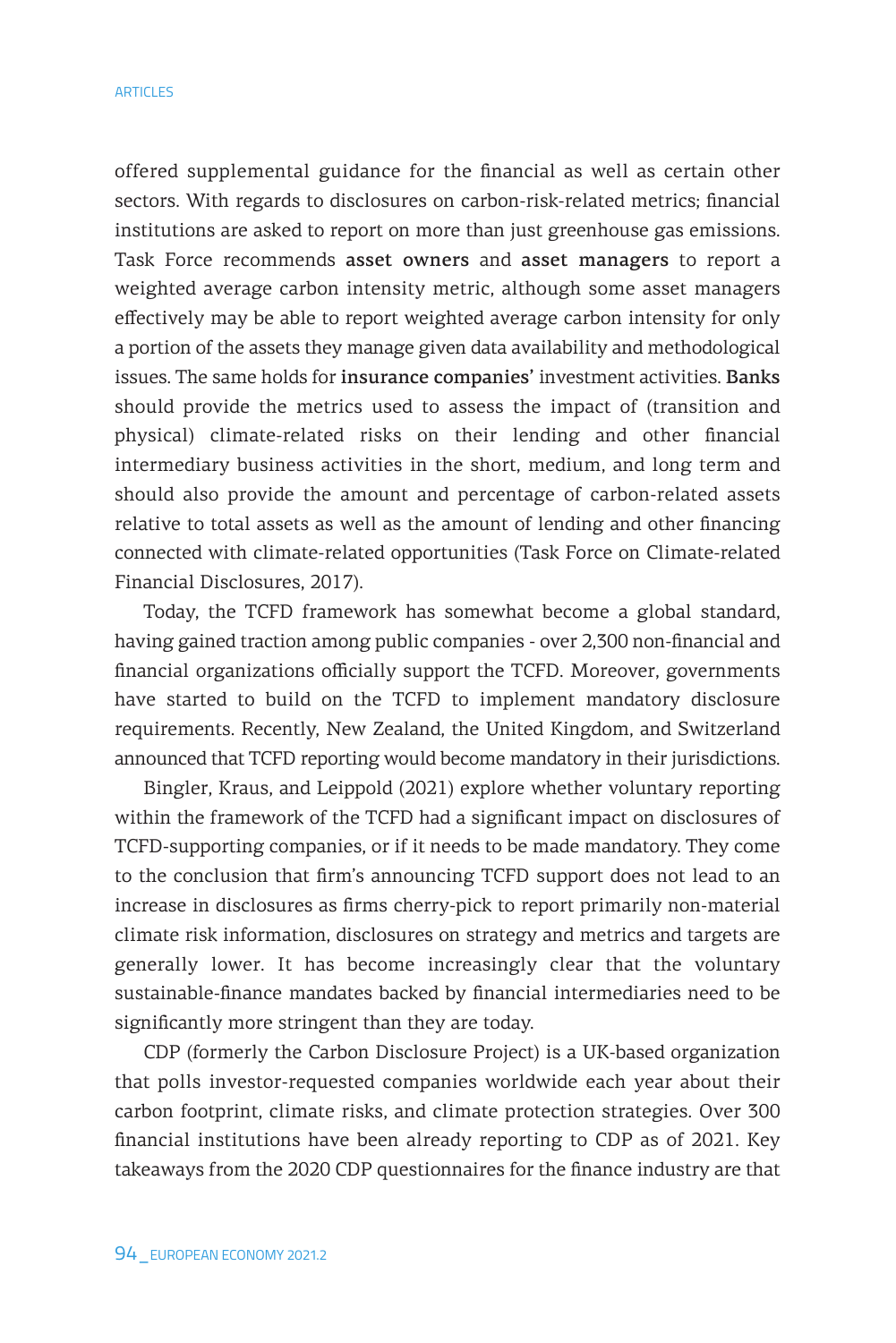only about 25% of disclosing financial institutions report their financed emissions – 84 financial institutions worth US\$27. Furthermore, only about half of the responding banks and asset managers and only less than 30% of insurers are taking action to align lending portfolios with a net-zero carbon world. Overall, the disclosure made to CDP also hints that institutional investors may be underestimating their climate-related risks. (CDP, 2021))

Along with voluntary reporting initiatives, common standards have been emerging that quantify the emissions financed by financial institutions and the impact of climate change on the industry's portfolios and may enable a standardized way to assess climate-related risks in line with the TCFD and other disclosure regimes. The PCAF Global Greenhouse Gas Accounting and Reporting Standard for the Financial industry provides detailed methodological guidance to measure and disclose emissions for specific asset classes.**<sup>25</sup>** The Science Based Targets initiative (SBTi) released its Financial Sector Science-Based Targets Guidance that aims to enable companies to set emission reduction targets in line with leading climate science. To date, more than 70 financial institutions have publicly committed to set emissions reduction targets through the SBTi (Science-Based Targets initiative (SBTi), 2021).

In recent years, new efforts have emerged within the financial sector to coordinate climate actions for financial institutions and commit to align their lending and investment portfolios with net-zero emissions by 2050. These high-profile initiatives have made it harder for financial institutions to escape inaction. Among other things members of Net-Zero Alliances commit to establish an emissions baseline and annually measure and report the emissions profile of their portfolios and investment. Signatories also commit to transparent and rigorous accountability. As of December 2021, the Net-Zero Banking Alliance counts 95 members from 39 countries, $26$  representing 43% of global banking assets equivalent to US\$ 66trn. The Net-Zero Insurer Alliance is joined by 15 global insurers.<sup>27</sup> The Net-Zero Asset Owner Alliance currently consists of 69 institutional investors representing over \$10.4 trillion in assets under management. The Net Zero Asset Managers

<sup>25.</sup> https://carbonaccountingfinancials.com/standard

<sup>26.</sup> https://www.unepfi.org/net-zero-banking/

<sup>27.</sup> https://www.unepfi.org/net-zero-insurance/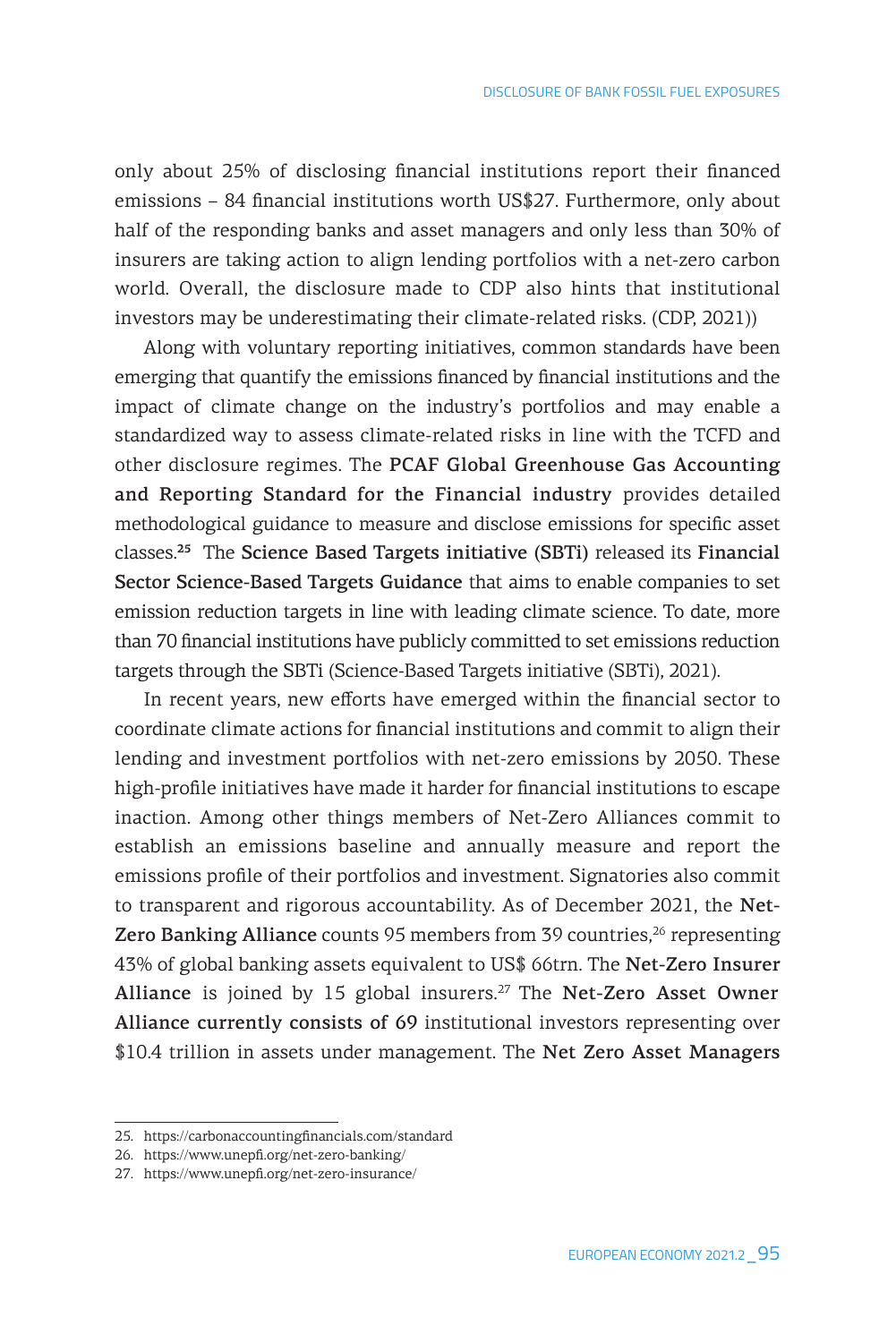Initiative counts 220 signatories and represents \$57 trillion in assets under management.28 Signatories generally are supposed to support TCFD reporting and submit reports through the PRI and/or CDP platforms. The Glasgow Financial Alliance for Net Zero (GFANZ), chaired by Mark Carney, UN Special Envoy on Climate Action and Finance, unites financial institutions from the leading net-zero initiatives across the financial system. As of November 2021, GFANZ is joined by over 450 firms that are together responsible for assets in excess of US\$130 trillion.<sup>29</sup>In the context of these wide range commitments to net-zero across governments and financial institutions, Bolton, Kacperczyk, and Samama (2021) suggest that regulators could require that systemically important institutions estimate and report their carbon pathways to determine systemic execution risk associated with the necessary alignment of carbon emissions with global net-zero targets.

### *2.2.2. Mandatory Fossil Fuel Exposure Disclosure Commitments*

Regulators are increasingly considering implementing mandatory carbon risk-related disclosures for financial institutions. Article 173-VI of French TECV law, for Transition Energétique et Croissance Verte (Energy Transition and Green Growth) that passed in 2015 and entered into force in January 2016 pioneered such government initiative.<sup>30</sup> Article 173-VI of the law imposes although on a comply-or-explain basis - climate-change and more general ESG reporting requirements on institutional investors registered in France and concerns all asset classes. In particular, it requires investors to report in their annual reports information on how they integrate ESG into their investment processes, on the integration of climate change-related risks - hence including stranded asset risks, on the alignment of voluntary decarbonisation targets with national and international goals. Investors are generally free to choose their preferred evaluation methodologies.<sup>31</sup>

Mésonnier and Nguyen (2021) assess the effect of the introduction of Article 173-VI focusing on euro area investors' holdings of bonds and stock

<sup>28.</sup> https://www.netzeroassetmanagers.org

<sup>29.</sup> https://www.gfanzero.com/progress-report/

<sup>30.</sup> https://www.legifrance.gouv.fr/eli/loi/2015/8/17/DEVX1413992L/jo#JORFARTI000031045547, 17 August 2015

<sup>31.</sup> https://www.unepfi.org/fileadmin/documents/PRI-FrenchEnergyTransitionLaw.pdf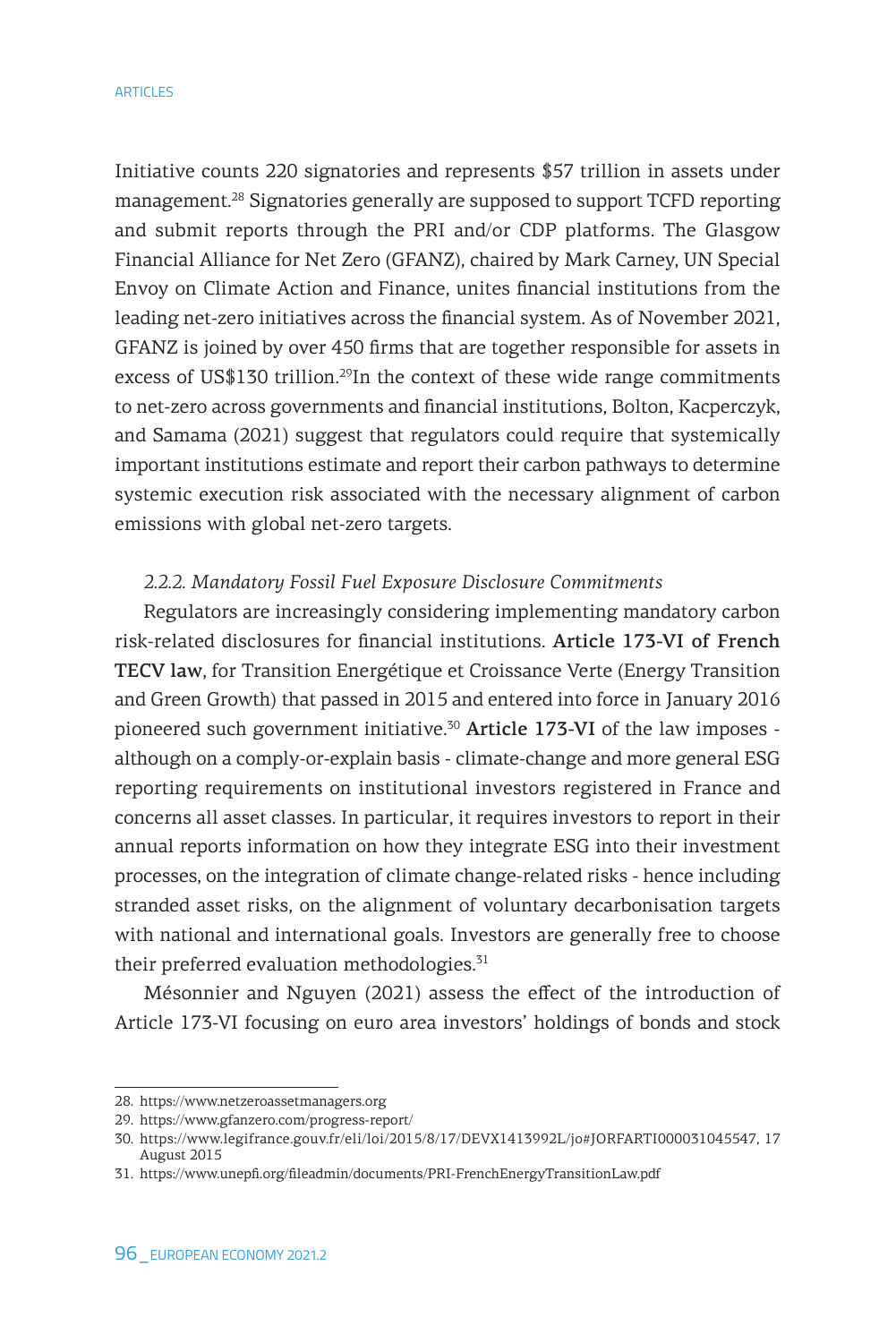issued by firms in the fossil energy industry. They show that imposing climate-related disclosures on financial institutions actually leads them to divest themselves of these carbon-intensive securities. However, the complyor-explain principle, provides investors with broad flexibility, resulting in many of the financial services companies to not meet expectations with regards to reporting changes.<sup>32</sup>

The UK government is the first of soon to be several governments to implement mandatory TCFD reporting. Financial Conduct Authority (FCA) regulated asset managers and asset owners - including life insurers and pension providers - will have to disclose how they take climate-related risks and opportunities into account in managing investments. The implementation of the rule will be staggered, hence from 1 January 2022 the rule will come to effect for the largest firms with more than £50 billion in assets under management (or £25 billion assets under administration for asset owners) will, while it will be becoming into effect for smaller firms one year later. 33

New Zealand's Financial Sector (Climate-related Disclosures and Other Matters) Amendment Act 2021 (FSAA) will prospectively require large financial organisations to disclose climate risks in line with TCFD recommendations. The new law will require around 200 large financial institutions covered by the FMC Act, including large registered banks, managers of registered investment schemes, licensed insurers, as well as most listed issuers, licensed insurers, and managers of investment schemes to start making climate-related disclosures for financial years commencing in 2023, with disclosures being made in 2024 at the earliest. A comply-or-explain approach creates exceptions from compliance.<sup>34</sup>

Switzerland is also gearing to implement binding TCFD reporting for large Swiss firms, including banks and insurance companies. The binding implementation of the TCFD recommendations is expected to take place from

<sup>32.</sup> https://www.i4ce.org/download/article-173-overview-of-climate-related-financial-dislosure-after-twoyears-of-implementation/

<sup>33.</sup> https://www.fca.org.uk/publication/policy/ps21-24.pdf

<sup>34.</sup> https://www.mbie.govt.nz/about/news/climate-related-disclosures-bill-passes-third-reading/ https://environment.govt.nz/what-government-is-doing/areas-of-work/climate-change/mandatoryclimate-related-financial-disclosures/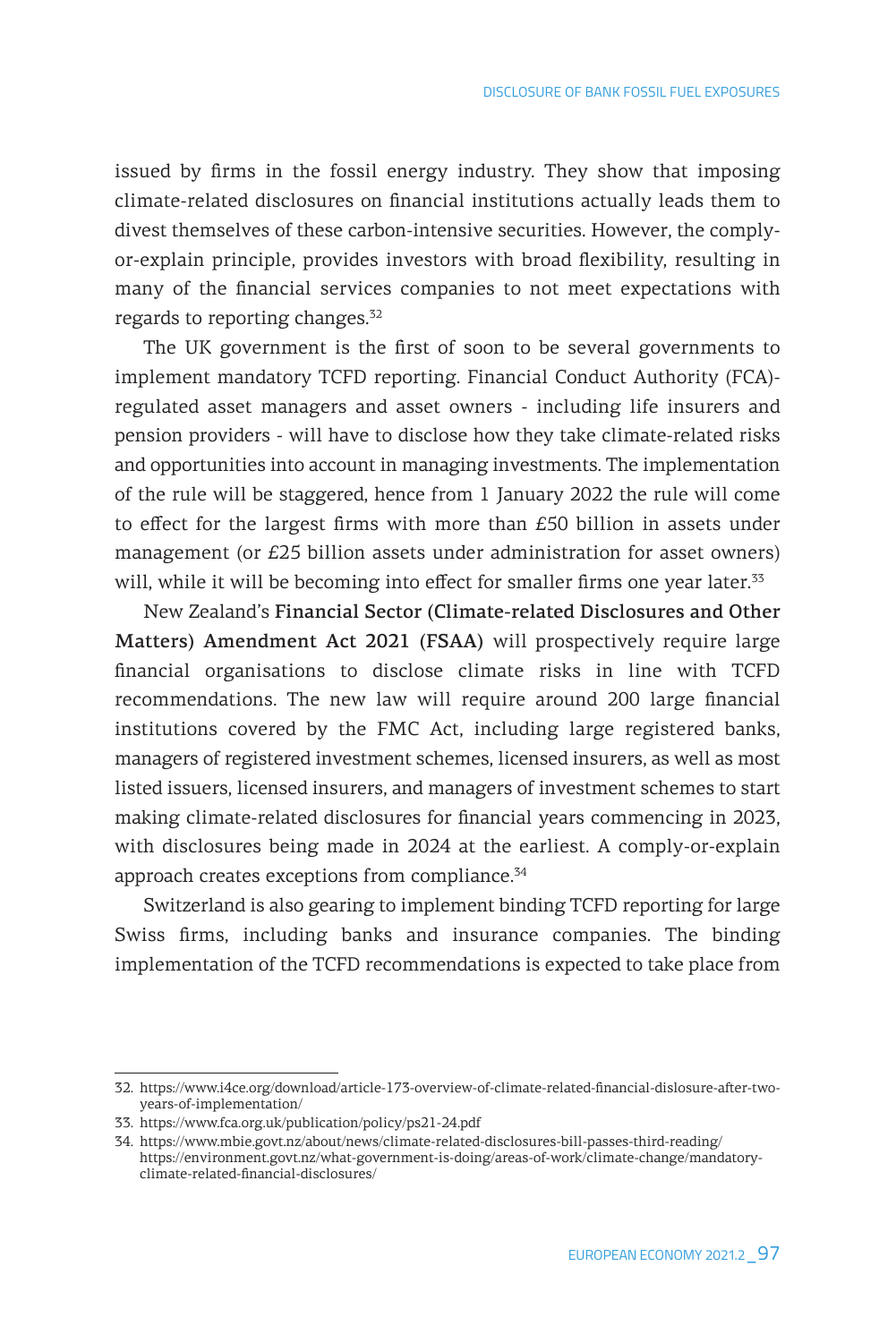2024 for the 2023 financial year; the Finance Ministry is set to prepare a legal text on mandatory reporting by the end of summer 2022.<sup>35</sup>

While New Zealand, the UK, and Switzerland have implemented or announced that they will implement mandatory TCFD reporting, the EU is expectedly also on track to align sustainability reporting with TCFD recommendation. In April 2021, the European Commission adopted a proposal for the new Corporate Sustainability Reporting Directive (CSRD), which would introduce more detailed sustainability reporting requirements that are to be developed in consideration of existing standards such as the TCFD.<sup>36</sup>

Table 1 provides an overview of the financial institutions' main fossil fuel disclosure commitments.

### *2.3. Information from Financial Databases*

In addition to the voluntary and binding disclosure discussed in the previous sections, investments in debt securities and stocks issued by fossil energy companies can be tracked via financial databases gathered by commercial data providers.

Equally important syndicated bank loans issued by fossil fuel firms can be tracked via DealScan from Refinitiv Loan Connector (in this context see for example their usage by Benincasa, Kabas, and Ongena (2021)). Other than banks, various types of institutional investors partake in syndicated bank loans despite having different costs and hence return expectations of providing debt capital. In contrast to traditional single-lender loans, syndicated loans are jointly extended by a group of lenders and are structured, arranged, and administered by one or several lead arrangers, that negotiate the key terms of the loans. As Figure 1 shows, this exposure to fossil fuel firms has not been decreasing much, an assessment that is consistent with more comprehensive credit data (in various ways) collected in Rainforest Action Network (2021) for example. To collect individual bilateral bank to firm credit exposures one needs access to the European Central Bank's AnaCredit and/or to national credit registers.

<sup>35.</sup> https://www.admin.ch/gov/en/start/documentation/media-releases.msg-id-84741.html

<sup>36.</sup> https://ec.europa.eu/info/business-economy-euro/company-reporting-and-auditing/companyreporting/corporate-sustainability-reporting\_en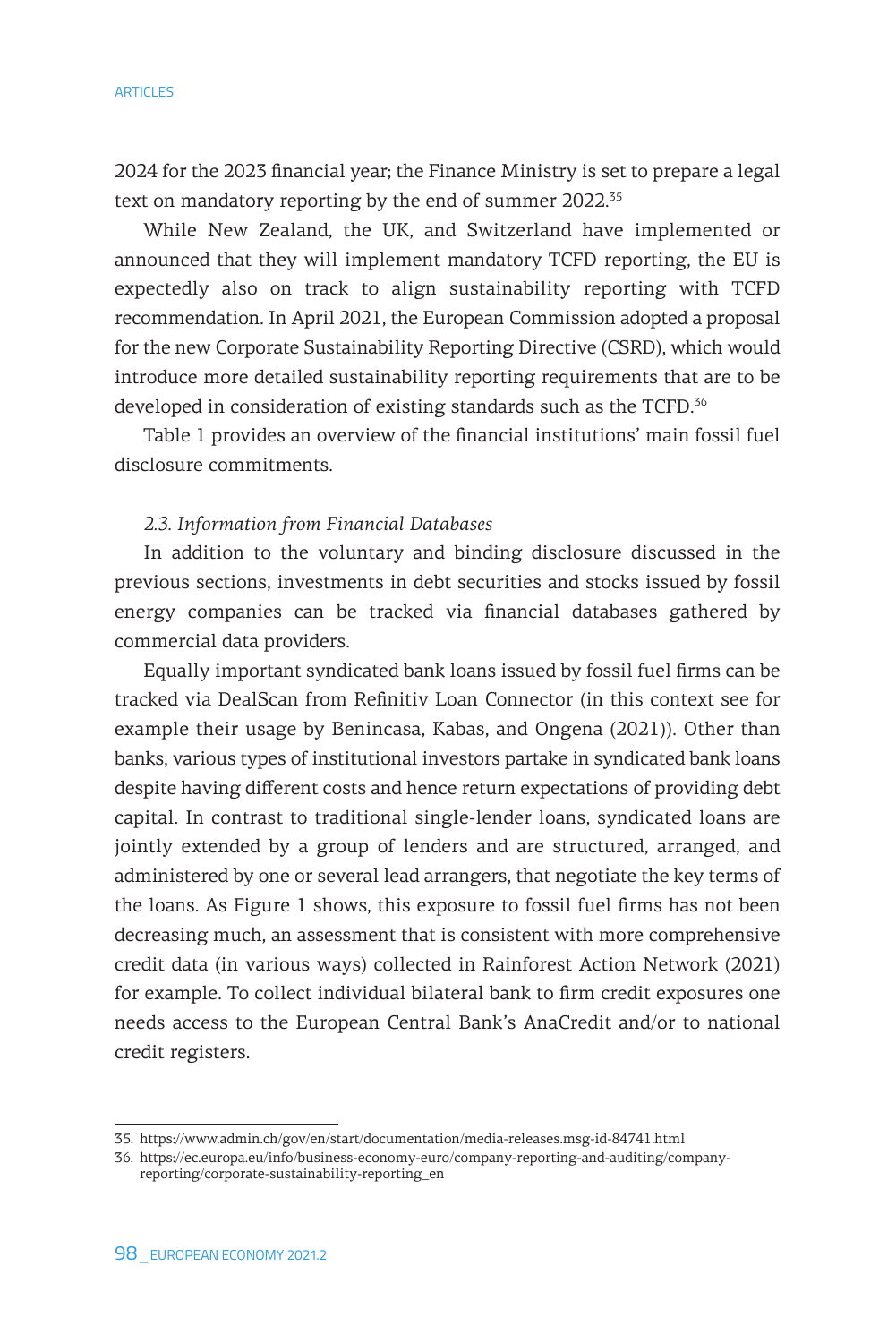While bank exposures to fossil fuel firms are one element of exposure to stranding risk, another one is the policy stringency of the countries where the fossil fuel reserves are located, the fossil firms are headquartered, and/or the fossil fuels are sold. To this end, Delis et al. (2021) and Beyene et al. (2021) measure climate policy risk with the Climate Change Performance Index by Germanwatch (see Burck, Marten, Bals, Hagen, Frisch, Höhne, and Nascimento, 2018) which is available for the period 2007-2017 for 58 countries. They both also use an alternative index called the Climate Change Cooperation Index by Bernauer and Böhmelt (2013) which evaluates countries' overall climate policy performance, as well as performance in terms of political behavior (output) and emissions (outcome). However, this index only covers the period 1996-2014 (for up to 172 countries). In their work they find these two indices to perform quite similarly.

### **3. Conclusion**

We think banks and other financial institutions may actually need enhanced international agreements on the proper accounting practices for carbon so that these institutions can all measure their progress towards netzero the same way. At this stage unfortunately no institution can be entirely sure how much carbon the non-financial companies are producing because the data simply is not readily and universally available.

In this context it is promising to note that reporting on climate change risk under consideration of carbon risk is gaining traction, with ever more implementations triggered by voluntary disclosure commitments and recent government mandated reporting requirements. In this context, the Task Force on Climate-related Financial Disclosures (TCFD) recommendations are the first in line to become the much-needed global standards. Important to note however that there is first (somewhat worrying) evidence that voluntary commitments and comply-or explain approaches may not suffice to avoid climate cheap talk.

Stranded assets risk is complex to evaluate as it cannot be observed. Stranded assets risks are difficult to quantify; sound and consistent disclosure requirements are therefore essential to counteract jurisdictional differences/uncertainty as well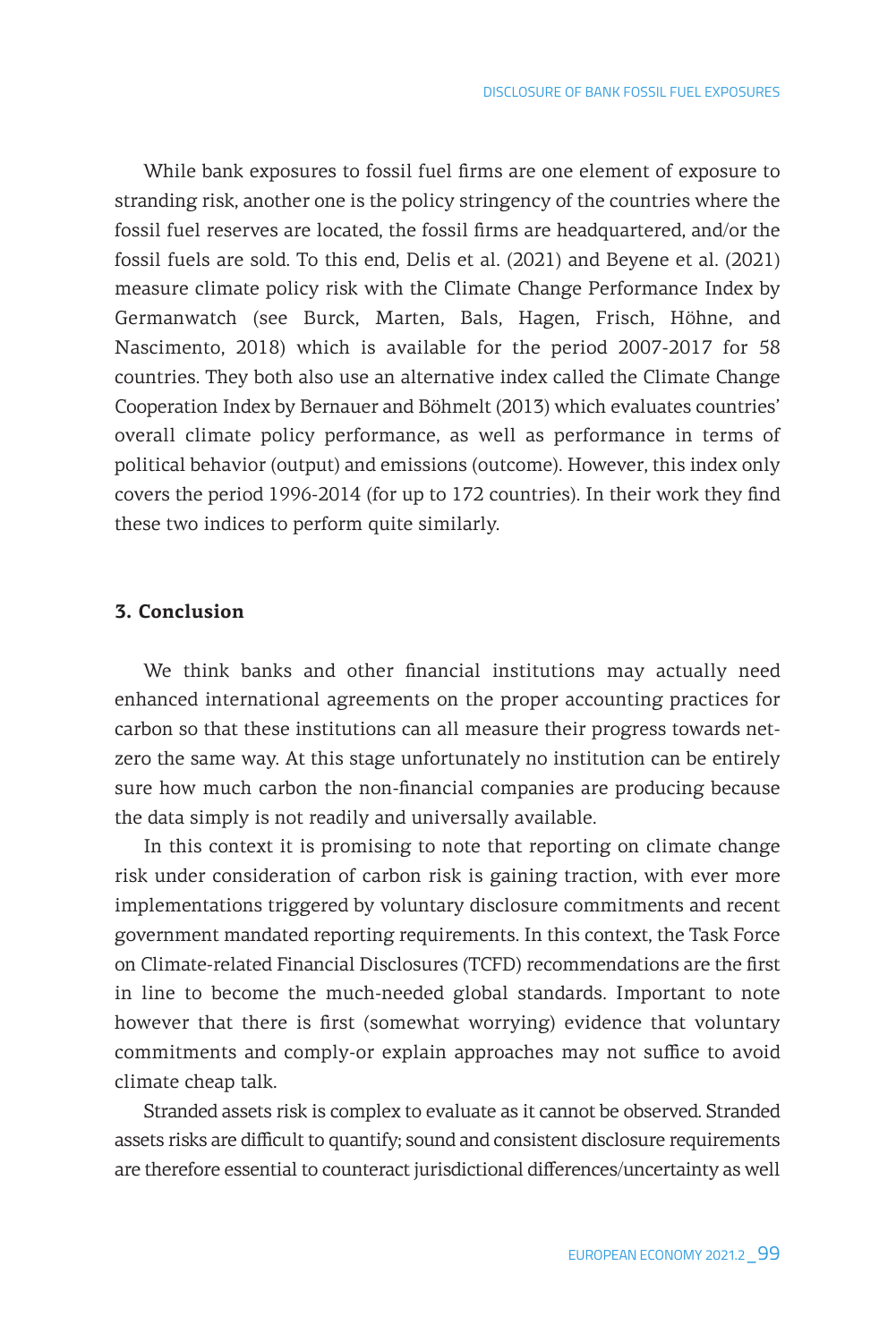as for the oversight of cross-border risks by financial authorities to protect financial stability. The current disclosure initiatives do not dictate what needs to happen in the fossil-fuel sector and are inclined more towards target-setting, and corporate engagement; this reliance on corporate reporting may be contributing to the current inertia in the financial sector.



Figure 1. Commercial Bank Exposure to Fossil Fuel Firms in DealScan **Figure 1. Commercial Bank Exposure to Fossil Fuel Firms in DealScan** 

*Notes: Figure 1 shows the total share of facilities extended to the fossil fuel sector relative to the total count of facilities provided by loan syndicates with at least one commercial bank. Similarly, Figure 1 also shows the fossil fuel share of the total commitment size of Dealscan facilities provided by loan syndicates with at least one commercial bank.*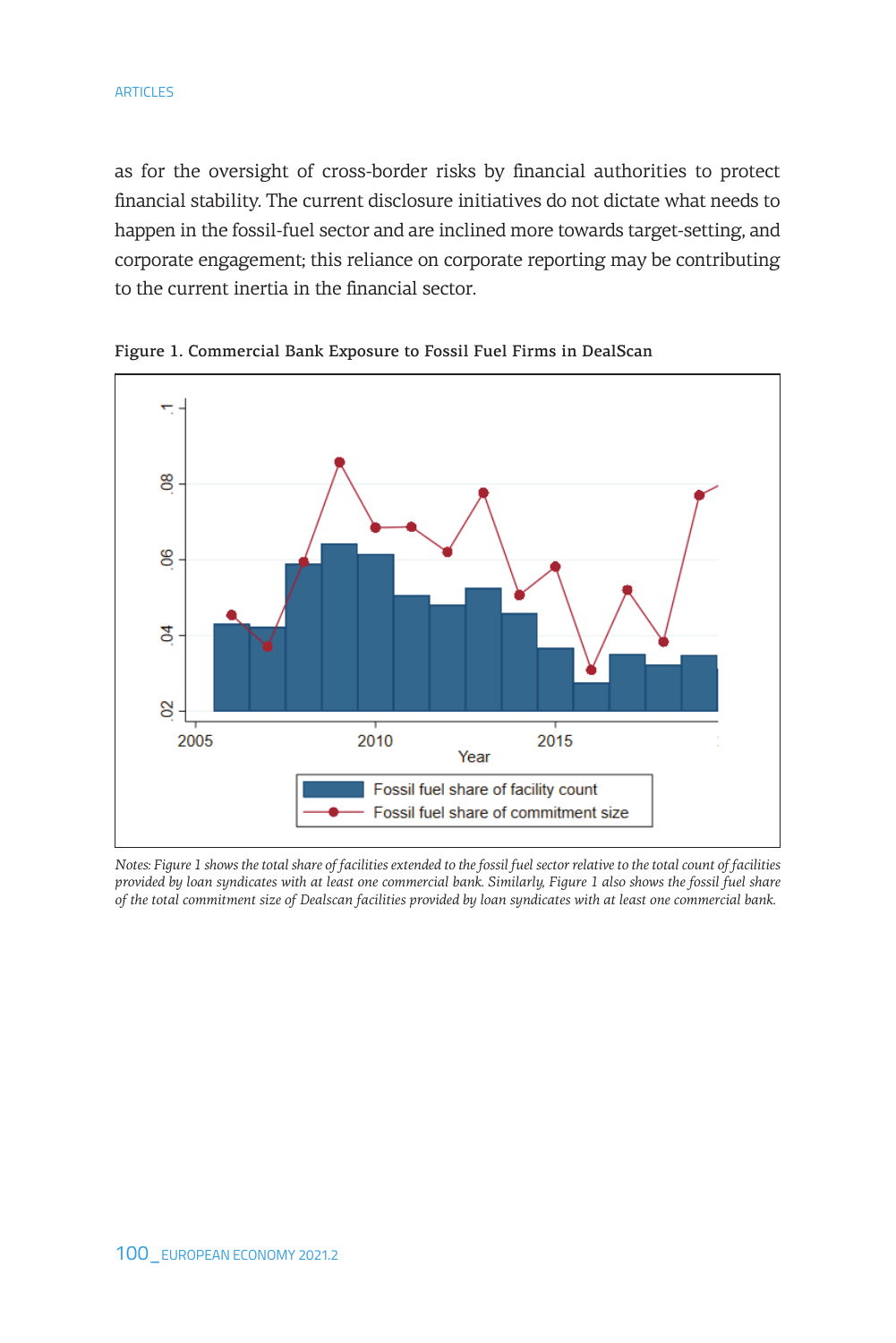|                                                                                                                                                  | <b>Financial institutions</b>                                                                                            | <b>Total FI assets</b><br>under<br>management          | <b>Disclosure Commitments</b>                                                                                                          | <b>Starting Date</b>                             | <b>Type</b>                        |
|--------------------------------------------------------------------------------------------------------------------------------------------------|--------------------------------------------------------------------------------------------------------------------------|--------------------------------------------------------|----------------------------------------------------------------------------------------------------------------------------------------|--------------------------------------------------|------------------------------------|
| <b>TCFD</b>                                                                                                                                      | As of October 2021,<br>1'069 financial<br>institutions have<br>Supported TCFD                                            | \$194 trn                                              | Recommendations on<br>reporting on climate-change<br>risk related governance,<br>strategy, risk management,<br>and metrics and targets | 2017                                             | Voluntary<br>disclosure            |
| <b>CDP Financial</b><br><b>Services</b><br><b>Questionnaire</b>                                                                                  | Diverse group of 332<br>financial institutions<br>(incl. asset managers,<br>asset owners, insurers<br>and banks)         | \$109 trn                                              | Self-reported data on climate<br>performance (including<br>financed emissions)                                                         | 2002                                             | Voluntary<br>disclosure            |
| <b>French Article 173</b><br>-VI of the TECV<br>law                                                                                              | Institutional investors<br>(but not banks)<br>registered in France <sup>i</sup>                                          | € 2.2 trn                                              | Reporting on ESG criteria,<br>climate change-related risks,<br>and decarbonization targets                                             | January 2016                                     | Mandatory<br>comply-<br>or-explain |
| <b>UK FCA Rules on</b><br><b>Climate-Related</b><br><b>Disclosures</b>                                                                           | Asset managers, life<br>insurers and FCA-<br>regulated pension<br>providers                                              | £ 12.1 trn                                             | Disclosures in relation to<br>climate-related risks and<br>opportunities in line with TCFD<br>recommendations                          | January 2022<br>(initially for<br>largest firms) | Mandatory                          |
| New Zealand's<br><b>Financial Sector</b><br>(Climate-related<br>Disclosures and<br><b>Other Matters</b> )<br><b>Amendment Act</b><br>2021 (FSAA) | 200 large financial<br>institutions covered by<br>the FMC Act                                                            | 90% of assets<br>under<br>management<br>in New Zealand | Disclosures in relation to<br>climate-related risks and<br>opportunities in line with TCFD<br>recommendations                          | January 2023                                     | Mandatory<br>comply-<br>or-explain |
| <b>Binding TCFD</b><br>implementation<br>for large Swiss<br>companies                                                                            | Public and private<br>companies with over 500<br>employees, over CHF20<br>million or CHF40 million<br>in annual turnover | N/A                                                    | Disclosures in relation to<br>climate-related risks and<br>opportunities in line with TCFD<br>recommendations                          | (expectedly)<br>January 2023                     | (expectedly)<br>Mandatory          |

### Table 1. Overview of Financial Institutions' Main Fossil Fuel Disclosure Commitments

*Notes.* <sup>i</sup> Smaller investors, defined as those with a total balance sheet (or belonging to a group with a total balance sheet) of less than €500m, only must provide a general overview of how they integrate ESG factors.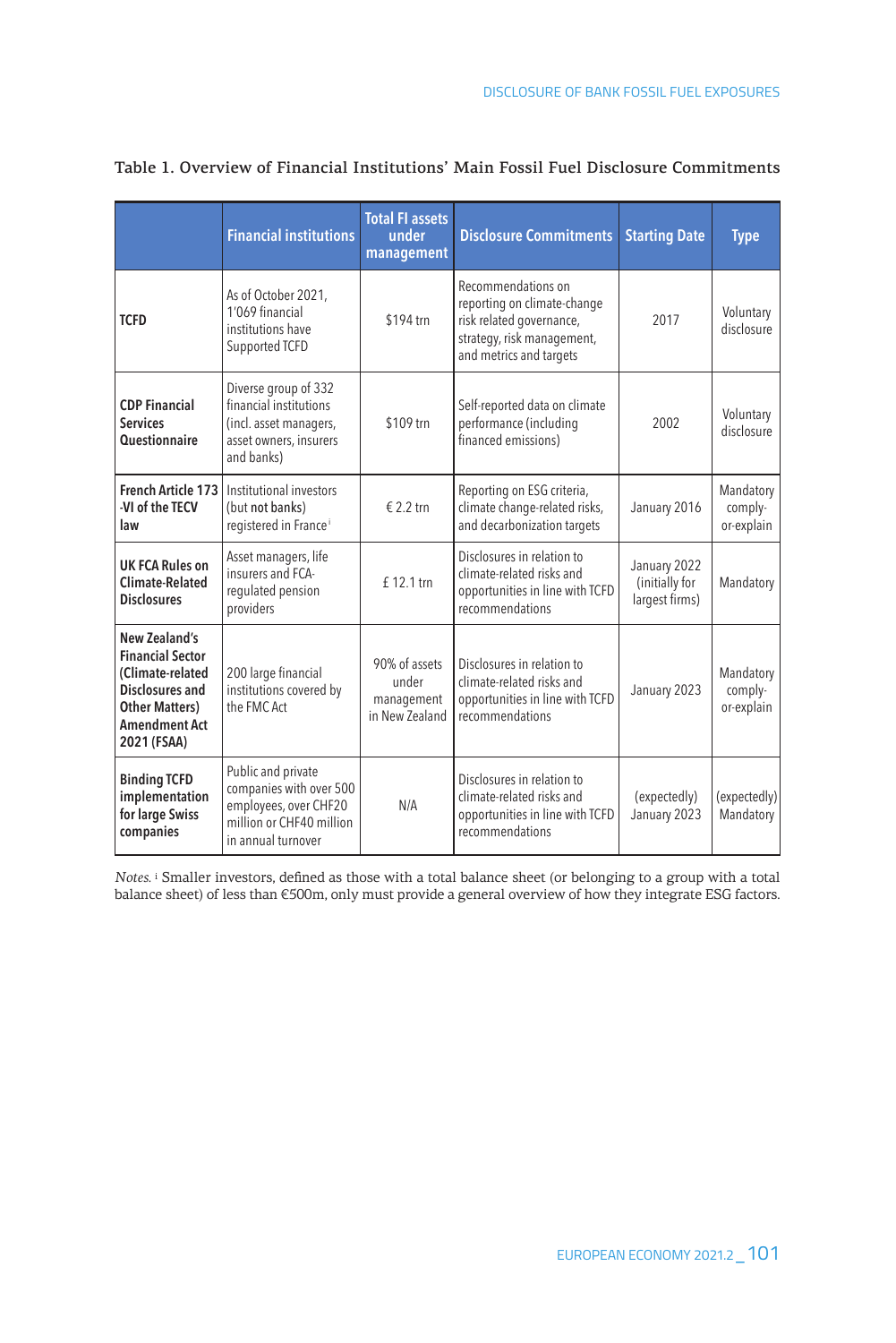### **References**

Atanasova, E., and Schwartz, S. (2019). Stranded fossil fuel reserves and firm value. National Bureau of Economic Research, Working paper.

Alogoskoufis, S., Dunz, N., Emambakhsh, T., Hennig, T., Kaijser, M., Kouratzoglou, C., Muñoz, M.A., Parisi, L., and Salleo, C. (2021). ECB Economy-wide Climate Stress Test: Methodology and Results, European Central Bank, Occasional Paper No. 281.

Basel Committee on Banking Supervision. (2021). Climate-related Risk Drivers and their Transmission Channels, Bank for International Settlements, Report.

Benincasa, E., Kabas, G., and Ongena, S. (2021). «There Is No Planet B», but for Banks There Are «Countries B to Z»: Domestic Climate Policy and Cross-border Bank Lending, Centre for Economic Policy Research, Discussion Paper No. 16665.

Bernauer, T., and Böhmelt, T. (2013). National Climate Policies in International Comparison: The Climate Change Cooperation Index. Environmental Science and Policy, 25: 196-206.

Beyene, W., de Greiff, K., Delis, M., and Ongena, S. (2021). Too-Big-To-Strand: Bond to Bank Substitution in the Transition to a Low-carbon Economy, Swiss Finance Institute, Mimeo.

Bingler, J. A., Kraus, M., and Leippold, M. (2021). Cheap Talk and Cherry-Picking: What ClimateBert Has to Say on Corporate Climate Risk Disclosures, University of Zürich, Mimeo.

Bolton, P., Kacperczyk, M.T., and Samama, F. (2021). Net-Zero Carbon Portfolio Alignment. Financial Analysts Journal, Forthcoming.

Burck, J., Marten, F., Bals, C., Hagen, U., Frisch, C., Höhne, N., and Nascimento, L. (2018). Climate Change Performance Index: Background and Methodology, Germanwatch e.V., Report.

Carbon Tracker Initiative. 2017. 2 Degrees of Separation – Transition Risk for Oil and Gas in a Low Carbon World, Carbon Tracker, Report.

CDP. 2021. The Time to Green Finance: CDP Financial Services Disclosure Report 2020, CDP, Report.

Daniel, K. D., Litterman, R.B., and Wagner, G. (2016). Applying Asset Pricing Theory to Calibrate the Price of Climate Risk, National Bureau of Economic Research, Working Paper No. 22795.

Delis, M. D., de Greiff, K., Iosifidi, M., and Ongena, S. (2021). Being Stranded with Fossil Fuel Reserves? Climate Policy Risk and the Pricing of Bank Loans, Swiss Finance Institute, Research Paper No. 18-10.

Financial Stability Board. 2015. Proposal for a Disclosure Task Force on Climate-Related Risks, Financial Stability Board, Report.

Financial Stability Board. 2021. Financial Stability Board Roadmap for Addressing Climate-Related Financial Risks, Financial Stability Board, Report.

Fulton, M., and Weber, C. (2015). The Carbon Asset Risk Discussion Framework, WRI and UNEP-FI Portfolio Carbon Initiative, Report.

Griffin, P. A., and Myers Jaffe, A. (2018). Are Fossil Fuel Firms Informing Investors well enough about the Risks of Climate Change? Journal of Energy and Natural Resources Law, 36: 381-410.

Ilhan, E., Krueger, P., Sautner, Z., and Starks, L.T. (2021). Climate Risk Disclosure and Institutional Investors, Swiss Finance Institute, Research Paper No. 19-66.